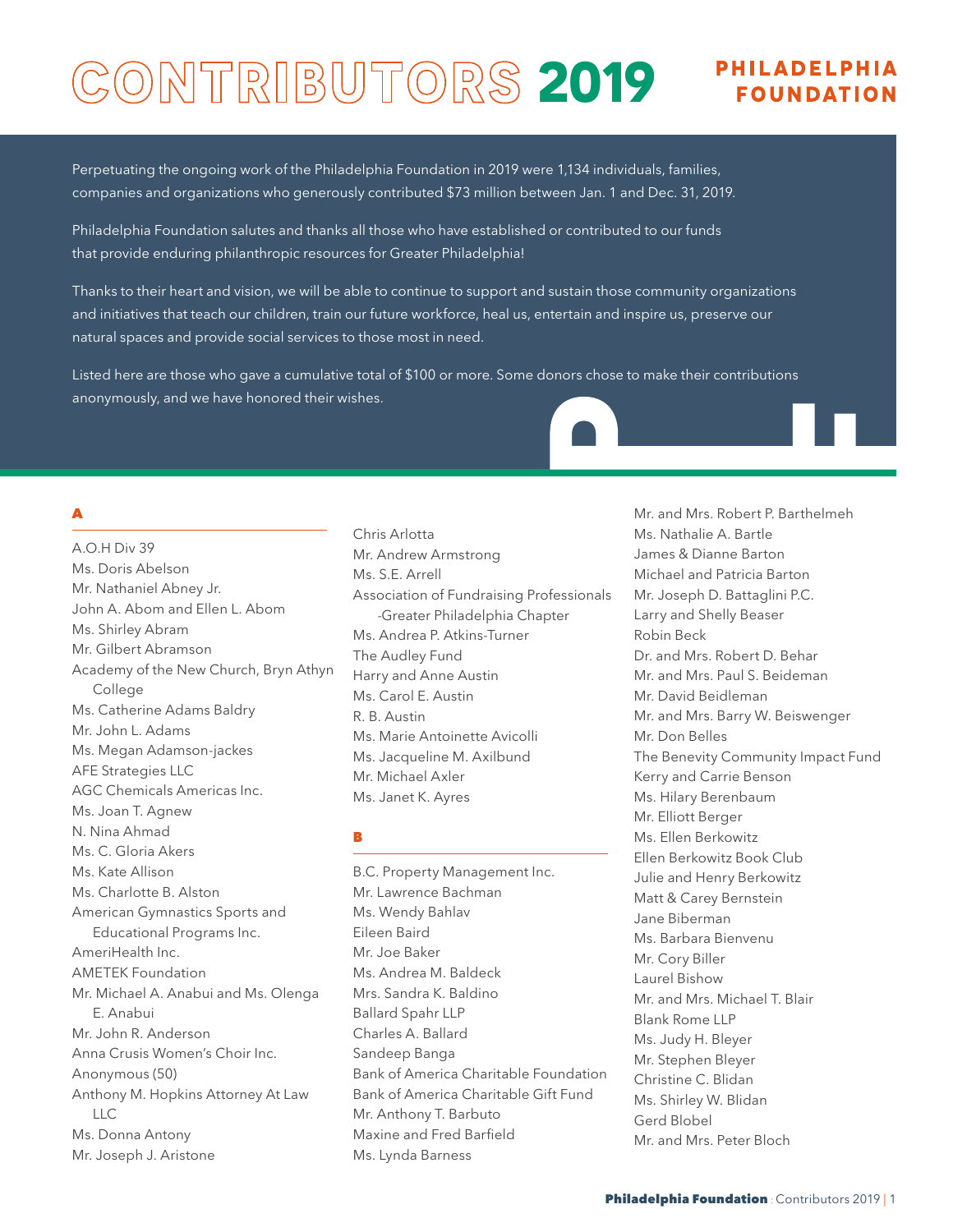Ms. Elayne H. Bloom Ms. Jennifer Bloom Mr. Saul Bloom Marion Blow Albert L. Blumberg M.D. Mrs. Wendy M. Blume Mr. Thomas E. Bock Edward & Luanne Bohn Ms. Lynne Bolotin Building Operators Labor Relations Inc. Building Owners' and Managers' Association of Philadelphia Ms. Marcy Borofsky Mr. and Mrs. Mark Robert Bosniak Carolyn and Brendan Bovaird Ms. Joanne Bowes Steven and Linda Bradley Braithwaite Communications Inc. Ms. Brenda E. Braithwaite Ms. Sandee Brawarsky Richard & Marisol Brekka Mr. Christine Breu Mr. Vincent Bristow Honorable Anita B. Brody Mr. and Mrs. Ronald J. Brooks Brown Brothers Harriman & Co. Shakirat Brown Ms. Maryann Brown-Martin Ms. Jean E. Brubaker Bryner Chevrolet Buchanan Ingersoll & Rooney PC Ms. Hillarie Budoff Peter and Marilou Bill and Sheryl Bullitt Mr. Glenn Buono Mr. and Mrs. William J. Burke Mr. Mike C. Burns Ms. Josephine Burri Ms. Michele Buster Mrs. Mozelle Clinton Butts Maureen Butwin Ms. Elizabeth K. Byrd

#### C

Ms. Maureen K. Cahill Elsie Goss Caldwell Mr. Lawrence Caldwell Brian & Jean Campbell Mrs. Deidra Campbell Mr. Philip T. Campbell Campli Photography Inc. Ms. Rina Carmel Ms. Kelly Carney

Mr. and Mrs. John H. Carnwath Ms. Lillian S. Carpenter Catherine C. Carr and Louis N. Tannen Ms. Esther Hio Tong Castillo **Catchafire** Susan W. and Cummins Catherwood Jr. Ryan Caviglia Mrs. Sheila B. Chacker Chalk Up Shop The Charatan/Holm Family Foundation Minzhi Chen Chester County Shotokan Karate Club Cheyney University Class of 1969 Mr. Justin Chinofsky Ms. Laura Chinofsky Chubb Charitable Foundation, Global Corporate Giving Ann and Russell Church The City Fund City of Philadelphia Claneil Foundation Inc. Ms. Fatima Class Mr. Eric Clausen Nancy and Robert Clothier Ms. Katherine L. Clupper and Mr. James R. Domenick Mr. Denis P. Cohen Ms. Francine A. Cohen Ms. Jenine Cohen Mr. and Mrs. Marshall Cohen Ms. Polly Cohen Mr. and Mrs. Kipp Cohen Mr. Olivier S. Cojot Ms. Mary K. Cole Ms. Suzanne Coletti Ms. Debra Coljohn Tracey Collins Colonial Consulting LLC Comcast Corporation The Comcast Foundation Community Foundation of New Jersey Ms. Anne M. Congdon Ms. Helen Conroy Contemporary Hair Designs LLC Linda and Tony Conti Mr. and Mrs. William F. Conway Ms. Tiffany Cooke Mr. Kenneth L. Coombs Jr. Ms. Judith Cooper Dr. and Mrs. Mark W. Cooper Royer Cooper Cohen Braunfeld LLC H. Corb Ms. Pauline Corbi

Ms. Lynne C. Corboy Sonny and Sarah Coslov Mr. Harold F. Cottman III Ms. Caroline B. Court Cozen O'Connor Foundation Inc. Mr. and Mrs. Stephen A. Cozen Sidney Croul Mr. and Ms. Sean P. Cullen Peggy and Jim Cullison Ms. Carol Cunningham Mr. & Mrs. Robert and Anne Cunningham Ms. Jaclyn Cuozzo Mrs. Julie Currie J.D. EdD William & Lynne Curry Ms. Lynne Cutler

# D

Ms. Hannah Dada Jon A. D'Agostino and Darrell Young Ms. Susan E. Daily Ms. Patricia A. Daly Ms. Patricia Dantonio Mr. and Mrs. John J. Darby Mr. Joseph D'Aulerio Jr. Mr. Robert Daves and Dr. Jennifer Jackson Mr. Charles E. Day CMC FIMC David and Steve Mr. and Ms. Robert Degoria Mr. Bernard K. Dehmelt Jr. Delaware Valley Paleontological Society Mr. and Mrs. John R. Delp Mr. Karim Demirdache Mr. John Derrickson Charles & Janet DeTulleo Ms. Susan Deutch Ms. Justine P. Devan Mr. Guy Devorris Jody Dimitruk Mr. Nicholas DiNubile Mr. Michael T. DiPuppo Ms. Joanne Disch Eric Dobkin M.D. Ms. Cheryl Dobleske Mr. and Mrs. Thomas Doblmaier Henry J. Doherty Jim & Kimm Doherty Paul J. Doherty Steven & Denise Doherty Mr. Ronald Dombroski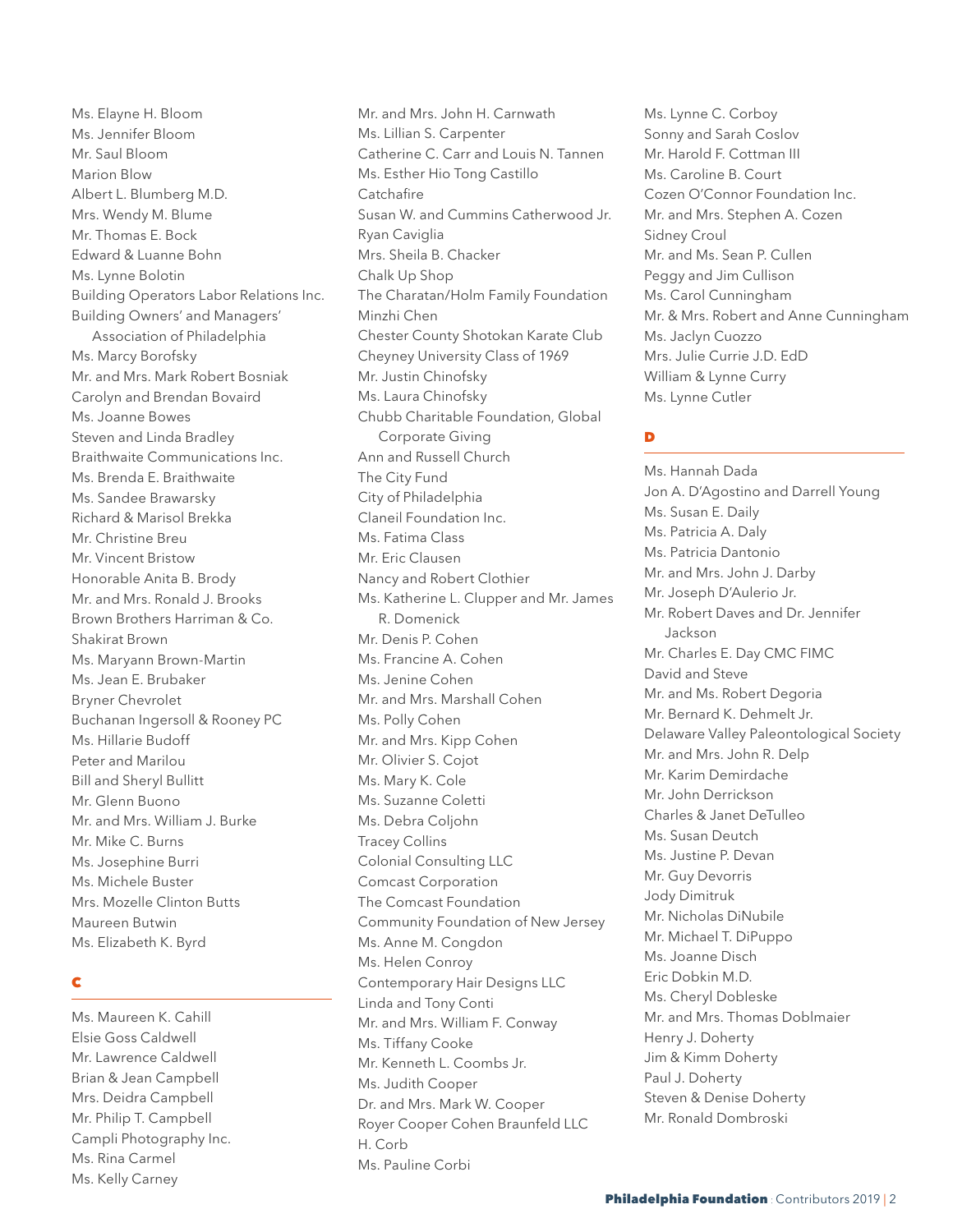Ms. Judy Donnell Doreen Kaplan Trust The Alfred & Mary Douty Foundation Drexel University, Lindy Institute for Urban Innovation Ms. M. Cathlene Driscoll and Mr. Joseph J. Ragg Jr. Andi Drucker Ms. Maxine Dubin Mrs. Eileen M. Duffey Bernt and Mr. Frank M. Bernt Dun Roamin Farms Inc. Mr. Carson J. Dunbar Mr. Richard Dunoff

#### E

Ms. Chinyere Echewa Mr. Martin C. Echewa Mr. Thomas Obinkaram Echewa Mr. Bruce Edelman Carol and Arthur Edlow Eileen M. Edwards Jamie & Ron Egozi Ms. Ellen Eidelson Mr. Evan Eigner Ms. Michelle Eisenberg EisnerAmper LLP Elaine Jewart & Co. Inc. Mr. Peter B. Elder Mr. and Mrs. Remo Elisii Mr. Richard Ellis Thomas Englett Ernst & Young Foundation Mrs. Elsie S. Erwin Mr. Theodore P. Erwin Estate of D. Colman Witte Estate of Deen Kogan Estate of Emily Carol Bossert (Carol Bossert) Estate of Evelyn Bouden Estate of Frances P. Kellogg Estate of James D. Hardy Jr. Estate of Joellen Brown Jennifer & Rich Eudicone Mr. and Mrs. Joseph M. Eustace Ms. Carolyn Evans Ms. Lois K. Evans Mr. and Mrs. Carl B. Everett Mr. and Mrs. Charles P. Eyer

#### F

Ms. Elizabeth Fabens Fairmount Sports Association Sheila and Jon Fash Ms. Sarah Favinger Nicholas Fedorchak Mr. and Mrs. Robert D. Feeney Ms. Jill Feldman Mr. Ziel Feldman Fentress Foundation Ms. Ruth S. Ferber Ms. Elaine A. Ferrara Fetch, Inc/PetPlan USA Fidelity Charitable Gift Fund Field and Partners Inc. Dr. Judith S. Finkel Mr. Kenneth M. Finkel and Ms. Margaret O. Kirk Firstrust Bank Mr. Thomas J. Fisher Ms. Linda Fishman FJC Ms. Naomi E. Floyd Craig G. Ford Sara and Dieter Forster Eric and Kathryn Fraint Charitable Fund Mr. David Frank Arthur and Leslie Frankel Dr. and Mrs. Harry Frankel Franklin Towne Charter High School Robert L. and Diane Freedman Mr. Richard G. Freeman and Ms. Noreen M. Shanfelter Mr. Melvyn L. Freid Kay and Bill Freilich FreshFly Front Stream

# G

Lois G. Gabin-Legato and Don Legato Mrs. Miriam Galper Cohen Mr. and Mrs. John J. Gannon Ms. Donna Garner Ms. Florence E. Garnett James and Rosemary Garrity Raymond & Gail Garvin Mark Garvin Ms. Susan Gay and Mr. Jonathan Andrews Ms. Vivian H. Gee Mr. and Mrs. C. Alan Geiger Marcia Gelbart Mr. Bob Gendelman The Yardley Girls The German Society of Pennsylvania Mr. Thomas C. Gibbs Gift Girls LLC Ms. Nina Gilman Ms. Karen Gislason-Ender and Steven C. Ender Ed.D The Gitterman Family Ms. Elizabeth A. Glascott Mr. Mitchell Glass Glaziers Architectural Metal Mr. and Mrs. N. Richard Glover Mr. Jeffrey W. Golan and Frances Vilella- Velez Gold & Gold P.A. Mr. Marc Goldberg Ms. Pearl Goldberg Kerry and Danny Golden The Goldenberg Group Ms. Marjorie W. Goldman Mr. Roy E. Goldman and Isabelle Jarmark Goldman Ms. Eileen Goldstein Ms. Joan Goldstein Ron & Marcia Goldstein Evyn, Cheryl and Mitch Goldstein Ms. Sue Goldstein Laura & Gordon Golub Francisco Gonzalez-Scarano and Barbara J. Turner Ms. Joan Gordon Ms. Lorraine R. Gordon Dr. and Mrs. Robert A. Goren Mr. Joel A. Gorenstein Mr. Dov Gorman Ms. Kathy Gosliner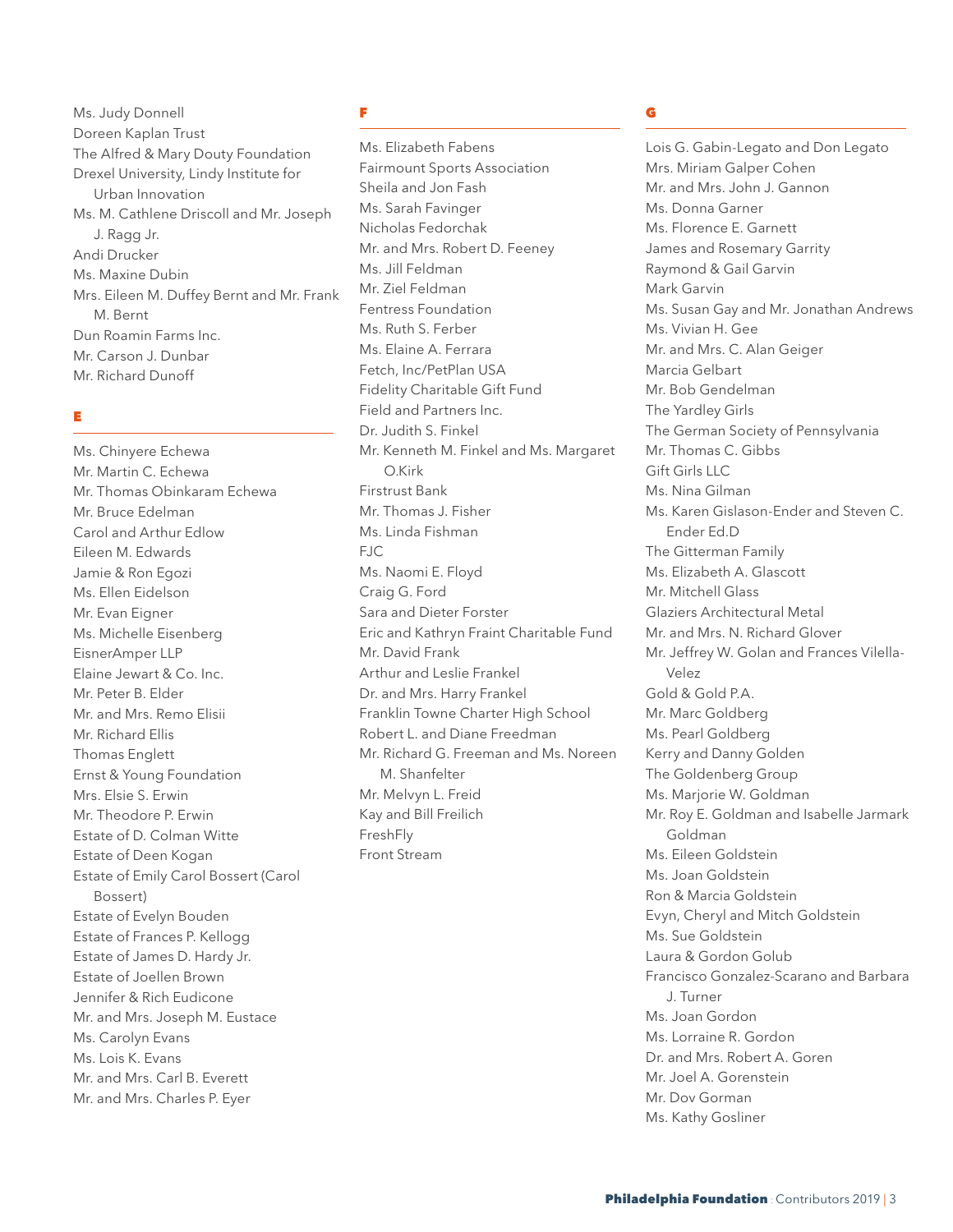Mindy and Mitchell Gottenberg Mr. and Mrs. Thomas A. Gould Mr. & Mrs. Bonnie C. and Gary D. Graham Mr. Wallace E. Graham Ms. Risa Granick Greater Philadelphia Hotel Association Mr. and Mrs. Philip S. Greco Mr. and Ms. Maggie and Rory Greebel Ms. Lisa Green Ms. Cathy Greenberg Bonnie and Lon R. Greenberg Ms. Mischa Greenberg Ms. Samantha Greenberg Ms. Adrianne Greene Ann Greene Amy W. Greenfield M.D. and Jonathan Greenfield M.D. Greenwood Gaming and Entertainment Inc. Meg and Pete Gregory Mr. Larry J. Griffin Ms. Ellen Grill Ms. Alice M. Groscup Jeffrey and Suzanne Gross Mr. Louis Gross K. S. Guerra and R. S. Guerra Jackie and Jason Gurandiano Richard and Joyce Guyer Steve and Theresa Guyer

#### H

Stanley F. Hack Charitable Lead Unitrust Shelley and Larry Hahn Ms. Linda Hahn Mr. and Mrs. Kevin Hallinan Hamilton Lane Advisors LLC Mr. Paul Hampel Ms. Jean Harley Tiller Ms. Ginger Harris Mr. James Harris Ms. Lauren Harris Hartford Foundation for Public Giving Harvest Equities Inc. Mr. and Mrs. Denison Hatch Ms. Anne Haubenstricker HealthSpark Foundation Mr. Michael Heberle Mr. and Mrs. John C. Heenan Dan and Rebecca Heider Ms. Catherine Heidrick Mel Heifetz

Mr. Ned D. Heindel Erica and Michael Held John and Maureen Helmig Richard M. & Renee Hepburn Adam and Terry Hepp Herb It Forward Foundation Inc. Ms. Lisa Herbert Mr. Morris Hershman Mr. Frederick W. Hertrich III Mr. and Mrs. Phillip F. Hesdon Donald and Constance Hetzel Mr. and Mrs. Heinrich Heuer Mr. Robert Hewell and Ms. Debbie Bicker Donald and Linda Hobbs Abby Stamelman Hocky & Eric M. Hocky Mr. Corey E. Hoffman PA Mrs. Bonny J. Hohenberger Ms. Janice Horn Mr. and Mrs. Terry Horner Mr. and Mrs. Jay C. Horrow Ms. Sharon Hough Mr. Samuel L. Howard Chuanpu Hu Dr. Fahmida Hussain and Shahnawaz Ahmed

#### I

R. Mimi Iijima and Steven Minicola Independence Blue Cross The Independence Public Media Foundation Individual Commercial Brokerage Inspection Professionals LLC International Institute for Restorative Practices International Association of Bridge Structural Ornamental Iron Workers Local 405 Ms. Vergia R. Isley IUPAT District Council 21

# J

Jackson Educational Associates Mr. and Mrs. Raymond J. Jackson Linda and Denny Jacobus Mr. and Mrs. W. James Jakobowski Ms. Sheila Jamison-Schwartz Sharon Hartz KAAGP Jewish Communal Fund Joan M. Wismer Foundation Mr. and Mrs. Charles E. Joanedis Ms. Jacqueline L. Johnson Janet and Bill Johnson Mr. Stephen P. Johnson Ms. Francine Jonas Mrs. Christine C. Jones Mr. Ernest E. Jones Ms. Leslie Faith Jones Ms. Maxine Jones Ms. Tanya R. Jones

# K

Mr. Matthew Kaczmarczyk and Mr. Christopher P. Gaughan Alfred Kaemmerlen Ms. Bethann Kagan Debra Kahn Mr. Lawrence J. Kanavy Dr. and Mrs. N. Stephen Kane Ms. Jennifer Kangas Ms. Shreya Kangovi Mara and Jason Kanner Ms. Christine V. Kanter Eliot Kaplan and Jean S. Chatzky Dr. and Mrs. Glenn S. Kaplan Mr. and Mrs. Edward S. Kaplan Karpf, Karpf & Cerutti P.C. Shirin Karsan Mark & Colleen Karsner Mr. Stephen I. Kasloff Ms. Amy Kasten Mr. Jeffrey Kauffman Ms. Nancy A. Kauffman Mr. Robert Kay Ms. Ellen Kaye Lynne Kaye Robert Kaye and Stephanie Loughlin The KCK Foundation Ms. Constance G. Keaton Mr. and Mrs. Jennifer and George T. Kebles Jr.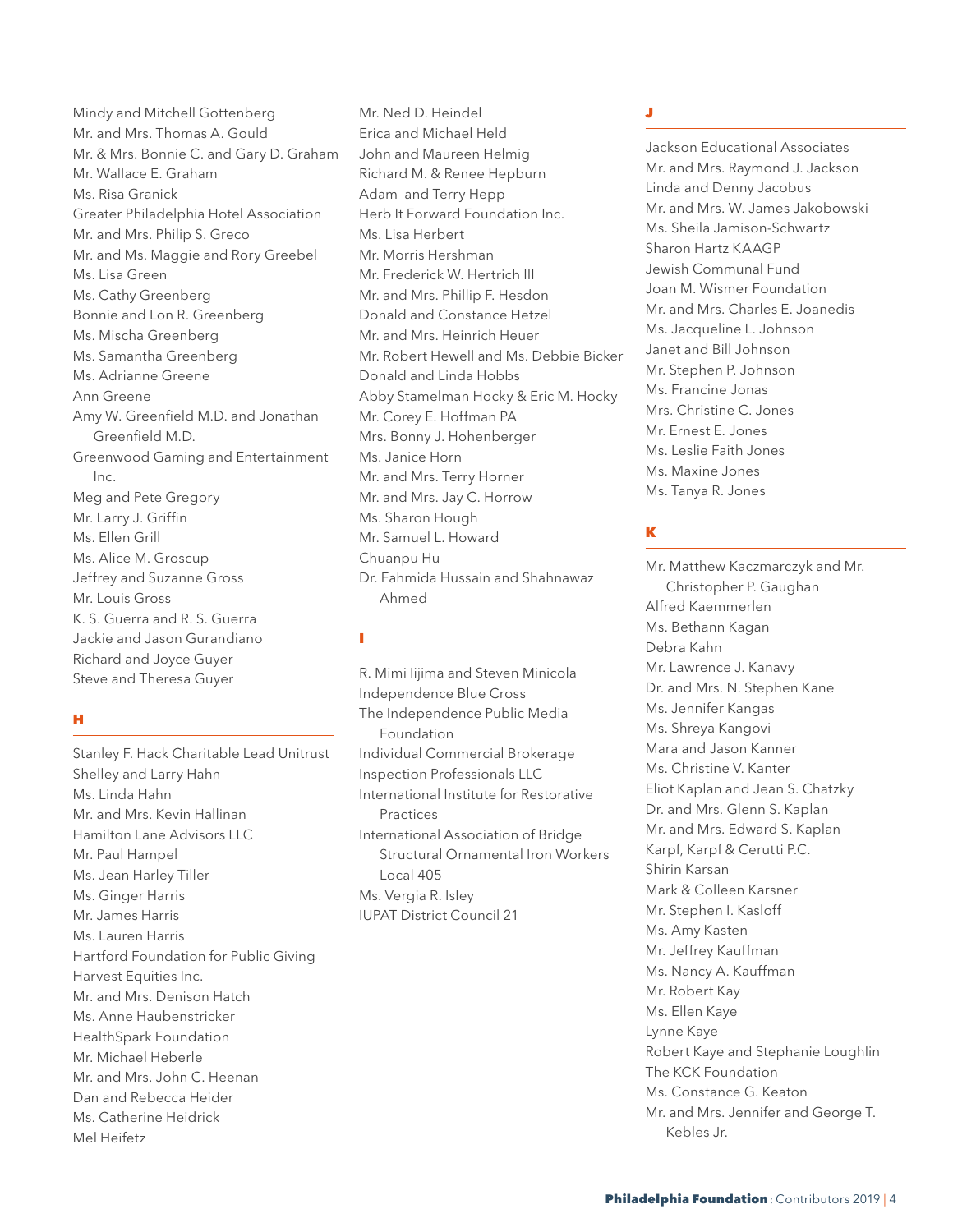Tom & Judy Keegan Mr. and Mrs. Patrick J. Keenan Mr. James H. Keil Susan Keller Kelley Karpets Commercial and Residential Ms. Molly Kellogg and Ms. Jo Bennett Mrs. Sharon Kelly Hake Mr. and Mrs. James M. Kelly Jr. Eddie Kennedy Ms. Martha Louise Kennedy Sue Kershbaum Mr. and Mrs. Louay Khatib Mr. John and Cecelia Kihm Mr. Harvey Kimmel and Mrs. Virginia Kimmel Mr. and Mrs. John J. Kimutis Linda and William King Ms. Margaret King Mrs. Eleanor Kirk Mark and Laurie Kirszner Ms. Amy Kitzen Bebe H. Kivitz Ellen and Jerry Klatz Mr. and Mrs. Justin P. Klein Scott and Melissa Klein Mary Klein Mrs. Rochelle Klein Mr. Mark Kleinwichs Mr. Keith A. Klevan Larry Knorr Charles and Sandra Koenig Mrs. Jill R. Kofsky Mr. Michael Kolinsky Mr. and Mrs. Michael Kolodner Mr. Timothy A. Koopman Joel and Sharon Koppelman Ms. Nina B. Korsh Stacey and Kevin Kotler Mr. Marc Kozin Wendy and Kurt Kozin Mr. William Kozin Ms. Lori Krain Don and Vicki Kramer Leslie and Larry Kramer Ms. Shira Kramer Stacy Krebs Mr. Matthew M. Kremer and Ms. Barbara J. Craig Kroszner Family Ms. Nadine Krueger

Ms. Sharon Kuchler Ms. Lisa Kulujian Ms. Joanne M. Kundrat Marcia & Edward Kung Mr. and Mrs. John E. Kuryloski Ms. Ellen Rae Kushner Ms. Sherri L. Kyle

#### L

La Peg LLC Mr. David W. Lacey and Mrs. Caroline S. Lacey Ms. Catherine Lafarge Katherine Lafferty Mr. Eric A. Lagdameo Mr. Kevin A. Lahn Sue Ellen Laken Regina Lam and Gloria Chan Mr. and Mrs. Daniel W. Land Mr. Bruce Lang Lansdale Amusement Company Ms. Lisa Laoye Samuel and Helen Lapp Mrs. Alice-Mary Lawler Lease Funding Department Mr. Albert B. LeCoff Ms. Michelle Lee Terence Lee and Family Ms. Lynn Hollen Lees The Lenfest Foundation The Lenfest Scholars Foundation Inc. Lens Auto Body & Painting Inc. Christine Leslie Ms. Adriane Leveen and Mr. Arnold M. Eisen Marvin and Audrey Levin Richard and Dale Levy Mr. Steven Levy William R. Levy Esq. Mr. and Mrs. Christopher Lewis Benson Lichtig Mr. and Mrs. Gary Lieberman Mr. Theodore Lieverman Doreen Lilienfeld and Tom Friedner Ms. Dorothy C. Lilja Linda Creed Breast Cancer Foundation Susan Linder Vicky and Steve Lipoff Ms. Ann Lipshutz Ms. Barbara G. Lissy

Locks Foundation William A. Loeb Barb and Eddie Loeprich Ms. Johanna Loke Lomax Family Foundation Lotman Management LLC Mrs. Karen Lotman Louis N. Cassett Foundation Mr. Andrew S. Louridas Mr. and Mrs. Dimitri Louridas Mr. Matthew Michael Louridas Ms. Jane Isaacs Lowe Ms. Linda Loyd Ms. Joanna K. Lunoe Mr. Kevin Lynch Ms. Melissa Lynch

# M

M. J. Rebar LLC. Jim & Carol MacDonald Robert and Gail MacFarland Andrew and Kathy MacKnight Mr. Stephen G. MacRae Mr. Joseph Madden Scott Magargee III Mr. Nicholas J. Maiale Mr. Steven W. Majors and Ms. Eileen R. Chotiner The Mandel Family Mr. Robert Mandelbaum Ms. Dianne C. Manning and Mr. Glenn S. Bergman Ms. Desiree A. Mansell Margaret E. Phillips 1989 Trust Ms. Lauren C. Mariani Mr. and Mrs. William K. Marimow Mary Ellen Markovcy Karen and Dennis Marlo Glen and Barbara Marshall Mr. Stephen Marshall The Mary Ida Vandross Beneficiary Trust Nancy and R. Earle Matlack Jr. Ms. Sharmain Matlock-Turner Timothy and Melissa Matson Ms. Barbara M. Matteucci and Mr. John S. Rizzo Ms. Joyce Matthews Mr. Kurt Mayer Ellen Mayock and Patrick Bradley Mr. Matthew Mayock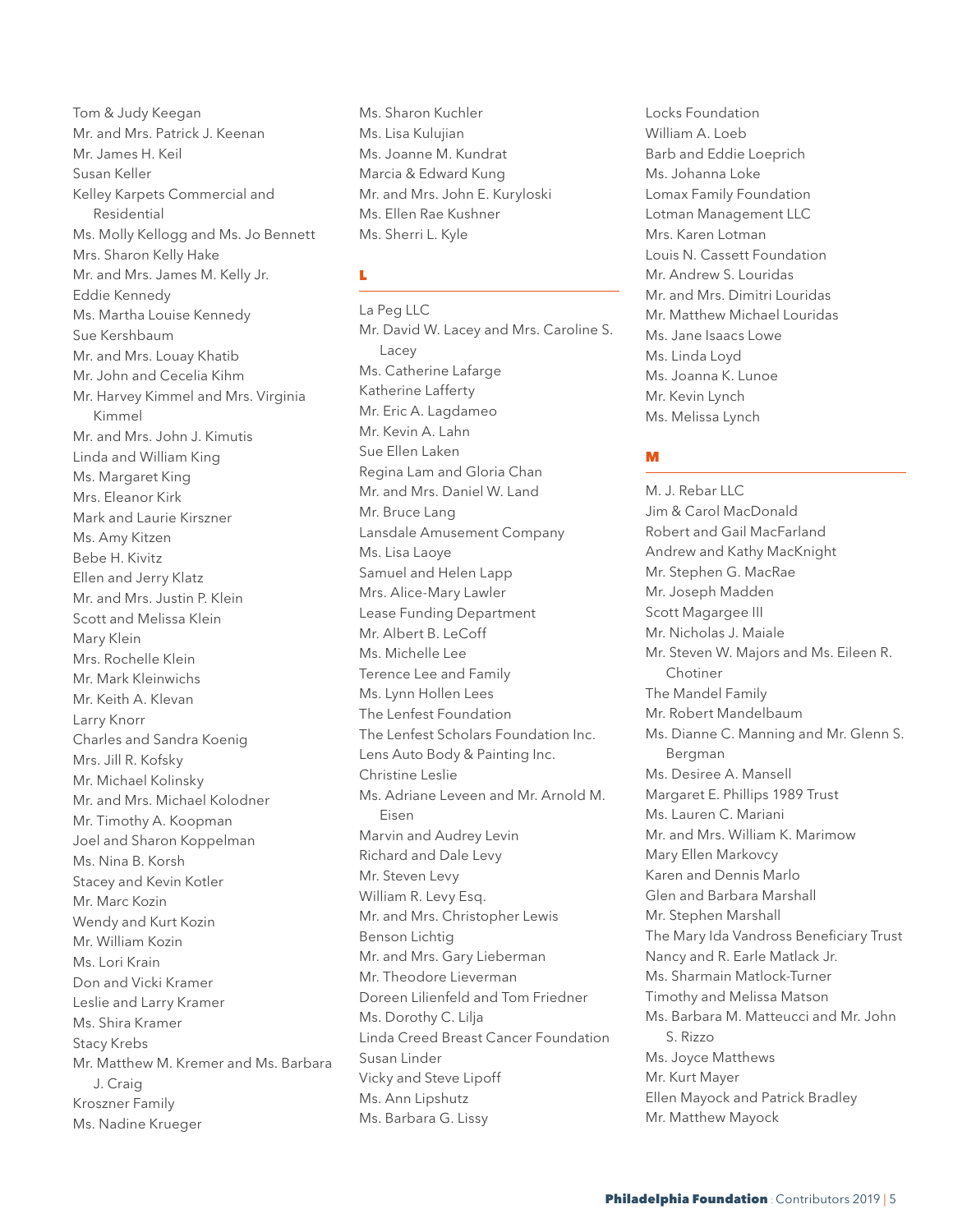Ms. Sally Mazzarella McCarthy Real Estate Mr. Jim McClelland Mr. and Mrs. John A. McCloskey Mr. and Mrs. Shawn McColpin Mr. Charles J. McCormack Jr. Ms. Kathleen McCormack Mr. John J. McCormack and Ms. Paula J. Brandenburg Ms. Eileen C. McDonnell Mr. Patrick McDonnell III Ms. Mollie A. McEnteer Ashley and John McEvoy Mr. and Mrs. William H. McGowan Mr. Edward A. McIlmoyle Mr. and Mrs. Michael T. McInnes Seulky McInneshin Ph.D. Mr. and Mrs. William L. McKernan III Slade and Caroline McLaughlin Mrs. Hazel L. McLaurin Evie and John McNiff Mr. and Mrs. Daniel G. McVey Mr. Daniel J. Mechenbier and Dr. Lydia E. Sar Frank and Susan Mechura Ms. Diane Medina Ms. Roberta Meek Mr. Vincent Melchiorre Ms. Karen Melikian The Melnick Family Nona and Sandy Melnick Mr. Wayne Menzak Merck Foundation Mericle Commercial Real Estate Services Merrill Lynch Ms. Chrissa B. Merron Mr. Jeffrey Meyers The Miami Foundation Mr. Gerald M. Miller The Millers Madeline E. Miller Trust Michael and Sandy Miller The John N. Miller Jr. Family Walter Milner Mr. Scott Miltenberger Dominick & Christy Minicucci Francis J. Mirabello and Marianna O. Mirabello

Ms. Wendelyn Mitchell Gill Mr. Jeffrey Mitchell Mr. and Mrs. Norman Mittman Mr. Kaiser Mock Mr. H. Laddie Montague Jr. Montco Gym Montgomery McCracken Walker & Rhoads LLP Mr. and Mrs. Clifford R. Montgomery Casey and Diane Moore Michael Mooreville M.D. Ms. Mia Mor Ms. Lynette Moragne Morgan Stanley Gift Fund Morgan, Lewis & Bockius LLP Gregory and Hilary Morris Mr. and Mrs. James J. Morris Ms. Yvonne A. Morris Linda and Rich Moser Mr. Laurence Moskowitz Barbara Galloway Mosley Jordan Mosley Ms. Sarah Moss Starkey Mother Bethel A.M.E. Church Mr. Michael Pearson Ms. Elsa Mueller Mr. and Mrs Joseph F. Mullen Mr. Brian Munn Mr. and Mrs. Charles Murray Mr. and Mrs. Kenneth L. Murray Robert E. Murray Mutual of America Foundation John & Maggie Myers Ms. Patricia A. Mynaugh

#### N

NAAAP Philly Mr. Jeremy Nelson Ms. Patricia Nelson Ms. Elizabeth Netsch Mr. Steve Netsky Network For Good Mr. Troy Neville The New York Community Trust Ms. Marilyn Newton Mr. Havre Nichols Ms. Joanne Nichols Dr. and Mrs. Eliot H. Nierman

Martin and Annie Nisenholtz Ms. Adrienne Nolan Owens Nona and Grandpa Joe Northeast Building Products Jeffrey J. Norton Mr. Kenneth B. Novick Mr. Bryan V. Nuesca Mr. and Mrs. Thomas J. Nyman

# O

Bruce and Deborah Oakley Ms. Joan Ochroch Mr. Bruce E. Odessey Ms. Beth Olmstead Mr. Brian Ong The Edward and Helen Oppenheimer Foundation Opportunity House The Oristaglio Family Ms. Cynthia Orme Ms. Carol Orme-Johnson Mr. W. G. O'Rourke Mr. Nicholas Orrick Drs. Robert and Andrea Orsher Mr. Karim M. Ouazzi Ms. Kim Overby and Mr. Gary Koretzky

# P

Mr. and Mrs. Joseph W. Packer Jr. Painters Local Union 2011 Dawn and Tacho Palo Mr. Andrew Panzures Ms. Susan Pauls Mr. and Mrs. James A. Paulson Ms. Mary L. Payne Michael Pearson Mr. and Mrs. Paul Peerboom Ms. Jacqueline Y. Pelzer Penn Center for CHWs Pennsylvania Convention Center Pennsylvania Professional Soccer LLC Sharon and Eric Perelman The Perk Mr. Steve Perkiss Robbee Perlman Mr. Frank Perlmutter Mr. and Mrs. Joseph Pero Mr. Francis J. Perri III Mr. Jeffrey C. Perry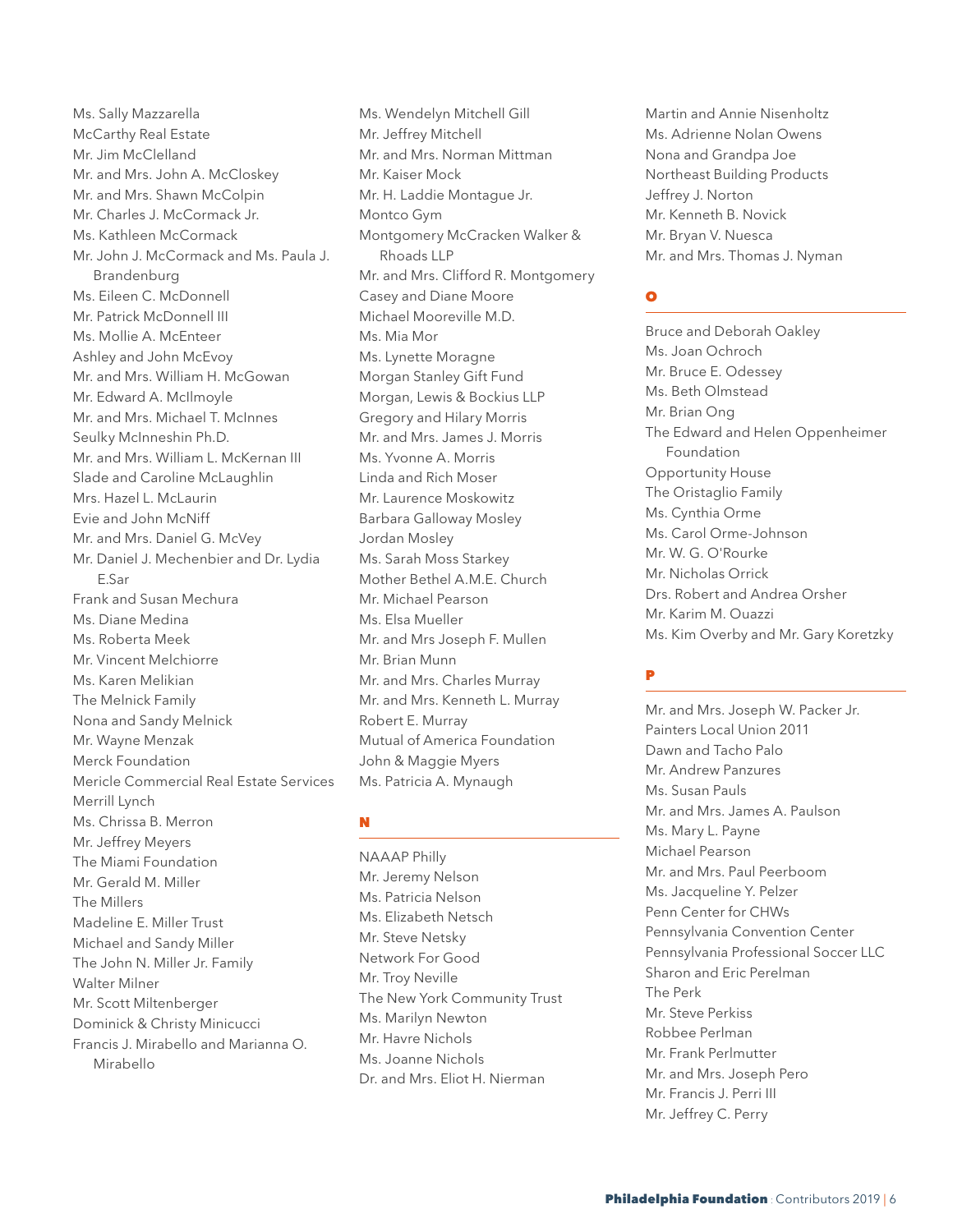R. Duane Perry and Arthur M. Kaplan Mr. Keith Petrus The Pew Charitable Trusts The Philadelphia Contributionship Philadelphia Eagles LLC Philadelphia Young Playwrights Phillies Charities Inc. Photo Researchers Inc. Physicians for Social Responsibility Emily and John Pickering Ms. Caroline C. Piven Mr. & Mrs. Andrea and Kevin Pivnick Police and Fire Federal Credit Union Mr. Joel Polis Stacy and Jonathan Pollack Mr. Mortimer Poncz Port Richmond Savings Bank Ms. Mindy M. Posoff and Ms. Marlene L. Olshan John & Kathleen Potts Ms. Shelly Power Sangeeta Prasad Mr. and Mrs. David N. Pratt PREIT Presentation B.V.M. Parish Prestige Abstract Corporation Settlement, Settlement Escrow Account Steve Prichard & Nancy Moyer Katherine Hatton & Richard Bilotti Fund of the Princeton Area Community Foundation LAWsgiving Fund of the Princeton Area Community Foundation Mr. and Mrs. Donald B. Pritchard Jr. Mr. and Mrs. Edward A. Pritika Mr. Evan Prizer Professional Underwriter's Foundation Harold W. Purcell Mr. Steven P. Purcell

#### $\bullet$

Ms. Patricia Quigg Margaret Ann B. Quinlan LLC Ms. Tara M. Quinn

#### R

Mr. Michal Rabinowitz Race Roster USA Inc. Ms. Catherine Radbill Pedro A. Ramos and Rafaela Ramos Mr. Steve Ramphos and Mr. Jason Shinder The Rantanen Family Mr. and Mrs. Theo Ratliff Mr. Timothy V. Ratner Reading Buddies Inc. Mr. Francis Recchuiti Ms. Laura Regnier Ms. Krista Reichard Tim Reilley The Reinvestment Fund R. Scott Relick and Terri Lynn Relick Renaissance Administration LLC Renaissance Charitable Foundation Dr. and Mrs. Michael A. Resnick Mr. Edward M. Resovsky RFSNY LLC David and Emma Rhodes Marguerite H. Elias-Rice Mr. and Mrs. Ken Anthony Ricevuto Richard P. and Virginia Hanavan Brown Irrevocable Unitrust Whitey and Becky Rigsby Rising Sun Post No. 2819 Mr. Laurence B. Ritter Suzanne Manolidis and Frances Robb The Robert Wood Johnson Foundation Ms. Rochelle J. Robinson Mr. and Mrs. Michael Rochester Rock Hill Design & Build Ms. Sevgi Boke Rodan Mr. and Mrs. Franklyn L. Rodgers James and Elizabeth Roghair Roz and Frank Romanoski Mr. Alan Roseman Ms. Arlene Rosen LFMT Liz Rosenberg Rosenblatt Brokerage LLC Mr. Gerson Rosenbloom Claire and Mike Rost Bill and Christina Roth Rowan College at Burlington County College Foundation Ruba Club George and Lorraine Rubin Ms. Pamela Rudman Mr. Thomas F. Ruggieri Mr. and Mrs. Robert J. Ryan

# S

S. Mullen - Barra Foundation Mr. and Mrs. Greg L. Sabatino Ms. Michele Saland and Mr. Stephen Kalstein Mr. and Mrs. Harold M. Salters Marta Sanchez Dallam Scott and Karen Sandlin Silverman Mr. Francis J. Santo and Mrs. Susan Berglund Santo Mr. Michael J. Santoleri Mr. Matt Satell Ms. Sondra D. Saterfield Mr. Thomas C. Saylor Mr. Michael Schaedle and Ms. Maria Sisto Bernie and Elizabeth Schaffer Ms. Nancy Scharff Ms. Bonnie Scheer Ms. Ruth L. Schemm Teddy and Molly Schiff Mr. Jeffrey Schiffman Ms. Maryanne Schiller Ms. Jacklyn Schloss Bobbe Schmeltzer Ms. Jeanette Schmitz Mr. Michael D. Schneider School District of Springfield Township Ms. Bonnie J. Schorske E. Frederick and Joy Schrader Steve Schrader Ms. Pamela Schreiber Ms. Rebecca Schulman Schwab Fund for Charitable Giving Mr. Charles Schwartz Mr. and Ms. Mark & Bernice Schwartz Ms. Martha Scott Walton Craig and Kimberly Scott Ms. Grace Scott Mrs. D. Gerald Scott (Suzanne) The Seattle Foundation Mr. and Mrs. William F. Seefried Ms. Sharon Segal Arthur & Andra Seidner Richard G. Selbst M.D. Steven and Andrea Selbst Semanoff, Ormsby, Greenberg & Torchia LLC Ms. Mary Seng Ms. Linda Senker Ser Building Associates Inc. Antoinette Farrar Seymour Mr. Ian Shabinsky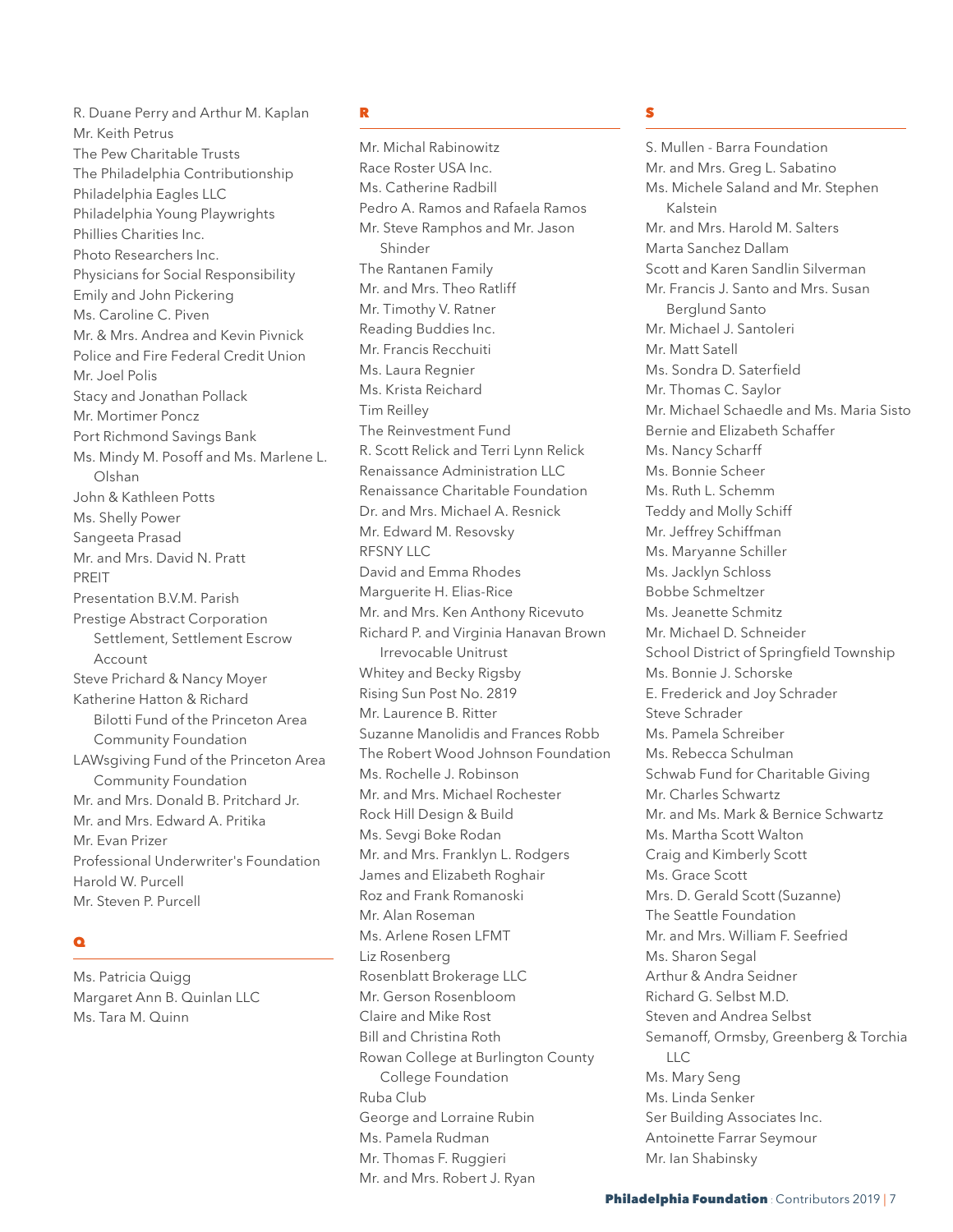Thomas Shabinsky Ms. Jennifer Shaftel Ms. Karen E. Shanks Mr. Douglas S. Shapiro and Julie Scott Mr. and Mrs. Ronald J. Shapiro Ms. Janet Sharkey Mr. and Mrs. William G. Sharrar The E. Rhoda Shaten Charitable Foundation Wendy and Mike Sherman Ms. Madeline Sherry Ms. Majorie Shiekman Genvieve and Clete Shields John J. Shields Jr. Ms. Mary Shields Dr. Myrna B. Shure Jamie and Scott Siegal Ms. Jane Siegel Sigma Gamma Rho Sorority, Alpha Eta Sigma Chapter Ms. Ruth Sigmund Mr. and Mrs. Stephen D. Silberstein Mr. Gordon Silver Susan Silverstein & Pamela Gross Sinni Removal Services LLC Paul & Donna Skinner Ms. Sandra K. Slap Allan Sluizer and Roberta Agre Mr. and Mrs. Bruce A. Smith Jonne and Corey Smith Dr. J Otis Smith Ms. Jonne K. Smith Mr. Kevin M. Smith and Ms. Pamela J. Koch Ms. Mina L. Smith Mr. William S. Smith Society Hill Playhouse Center for the Performing Arts Inc. Adam and Heather Soloff Ms. Kim Sommer Mr. Jeffrey Sorkin Sarorng Sorn Ms. Kimberly Spacek Mr. Saul Spangenberg Special Olympics Pennsylvania Inc. Mr. Anthony Spells Sr. Ms. Eileen M. Sporing Spring Point Partners LLC St. Helena Church St. Helena School Junious and Sonjia Stanton State Farm Insurance Ms. Harriet A. Staten

James & Kathleen Staudt Mr. Adam P. Stauts Steamfitters' Local Union 420 Stephania A. Steed Mr. Arthur Steiger Mr. Ben Stein Mr. and Mrs. Joseph Stella Helen Stephan Ms. Kathleen Stephenson Ms. Anne Saris Stevenson Mr. Larry A. Stewart Mr. Colin B. Still and Mr. James S. Still Ms. Susan Storb Ms. Mary Lee Straub Ms. Sally L. Strehle and Ms. Sandra Viscusi Agent Lizzie and Will Streit Mr. Timothy J. Stretch Ms. Kristyn M. Stricker Mr. Stuart Strikowsky Ms. Neville E. Strumpf Ms. Jeannette L. Sullivan Ms. Stephanie Sun Mr. Brian Sykes Synergy Innovative Solutions Robert Szwajkos Esq.

#### T

Tabakin Wolf Injury Lawyers Mr. Hugh Taft-Morales Mr. Ethan Tannen Mr. Jonathan Tannen Ms. JoAnne Tarnoff Hal Tarr Mr. Kirk Tate Mr. and Mrs. Robert J. Taylor Tavros TD Charitable Foundation Dr. Geoffrey Teehan Bob Teichman Lyn Tettemer The Barri Bernstein Donor Advised Fund The Chamber of Commerce for Greater Philadelphia Ms. Susan L. Theisen Ms. Susan R. Thornton Doug Kaden and Merritt Tilney Tim Walton (T. Walton Metal Fab Welding) To Our Children's Future With Health Inc. Anne S. Tobey and Peter J. Schoenbach Toledo Community Foundation Inc.

Mr. Andrew Toy Transition Network Inc--Philadelphia Ms. Gail H. Trimble TRUiST Mr. Walter H. Tsou and Ms. Jean Lee Mr. Leon W. Tucker Mr. and Mrs. Gary Turetsky Mr. Wayne Turett Robert and Drema Turner Mr. Adam Turoff Frederick R. Turoff Mrs. Ellie Meek Tweedy and Mr. David Tweedy Twin City Investments Inc.

# U

UBS Donor-Advised Fund Mr. and Mrs. Francis O. Udicious UHS of Delaware Inc. United Way of Greater Philadelphia & Southern New Jersey USA Gymnastics

# V

Mr. Peter Van Do Christian Vanni Cigus Vanni Mrs. Eunice V. VanWright Mr. Nicholas Veneziale Mark McGuire & Jo-Ann Verrier Mr. Luke Vexler Victory Brewing Company LLC Susan Vineberg Sandi and Jim Viscusi Ms. Lara Vitiello Ms. Gwynne Vu Bud & Dottie Vye